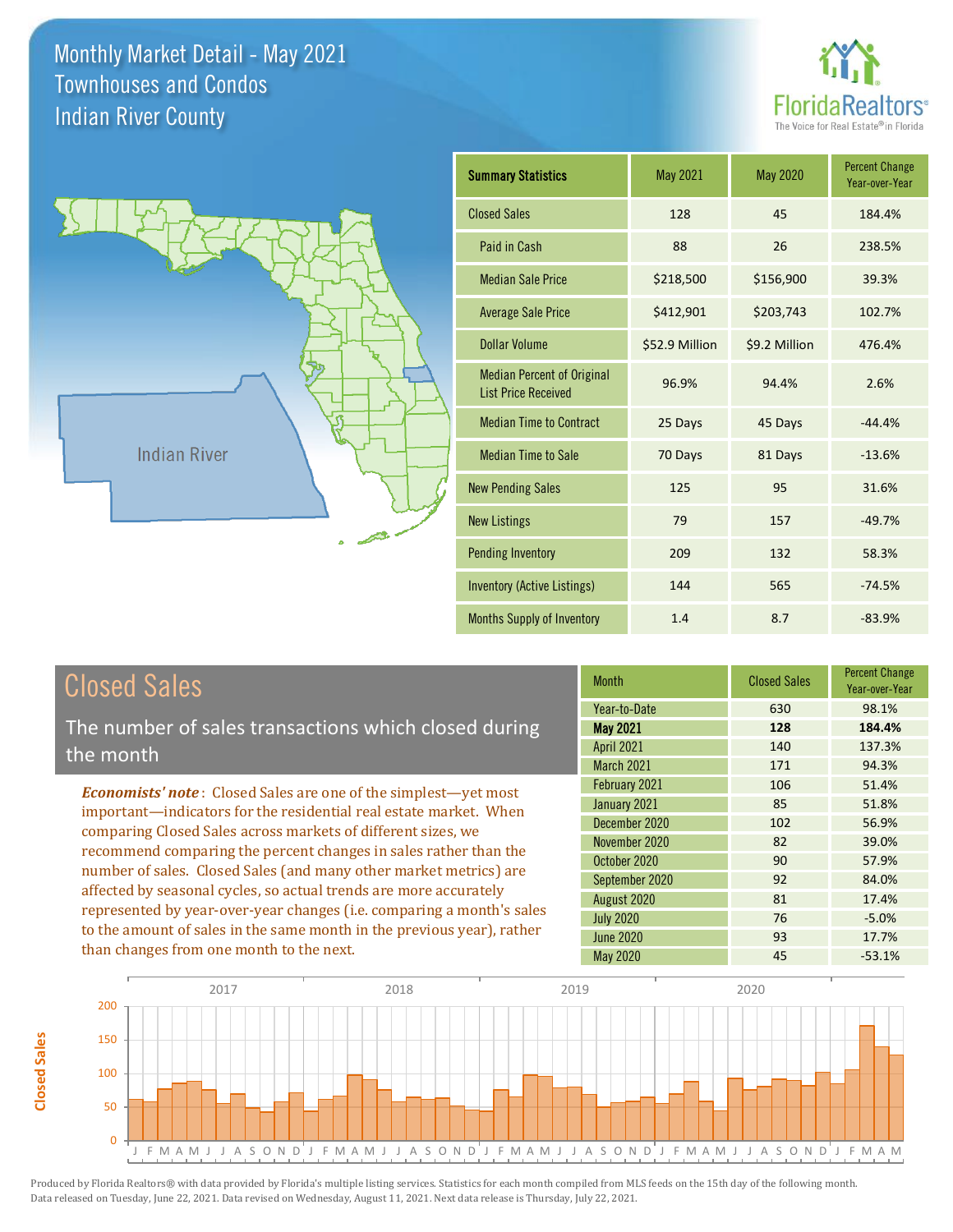

| Cash Sales                                                                     | <b>Month</b>      | <b>Cash Sales</b> | <b>Percent Change</b><br>Year-over-Year |
|--------------------------------------------------------------------------------|-------------------|-------------------|-----------------------------------------|
|                                                                                | Year-to-Date      | 420               | 111.1%                                  |
| The number of Closed Sales during the month in which                           | <b>May 2021</b>   | 88                | 238.5%                                  |
| buyers exclusively paid in cash                                                | <b>April 2021</b> | 93                | 138.5%                                  |
|                                                                                | <b>March 2021</b> | 110               | 89.7%                                   |
|                                                                                | February 2021     | 70                | 70.7%                                   |
|                                                                                | January 2021      | 59                | 68.6%                                   |
| <b>Economists' note:</b> Cash Sales can be a useful indicator of the extent to | December 2020     | 63                | 40.0%                                   |
| which investors are participating in the market. Why? Investors are            | November 2020     | 52                | 18.2%                                   |
|                                                                                |                   |                   |                                         |

far more likely to have the funds to purchase a home available up front, whereas the typical homebuyer requires a mortgage or some other form of financing. There are, of course, many possible exceptions, so this statistic should be interpreted with care.

|                   |     | rear-over-rear |
|-------------------|-----|----------------|
| Year-to-Date      | 420 | 111.1%         |
| <b>May 2021</b>   | 88  | 238.5%         |
| <b>April 2021</b> | 93  | 138.5%         |
| March 2021        | 110 | 89.7%          |
| February 2021     | 70  | 70.7%          |
| January 2021      | 59  | 68.6%          |
| December 2020     | 63  | 40.0%          |
| November 2020     | 52  | 18.2%          |
| October 2020      | 50  | 47.1%          |
| September 2020    | 57  | 50.0%          |
| August 2020       | 58  | 18.4%          |
| <b>July 2020</b>  | 50  | $-2.0%$        |
| <b>June 2020</b>  | 56  | 12.0%          |
| <b>May 2020</b>   | 26  | $-63.9%$       |



# Cash Sales as a Percentage of Closed Sales

The percentage of Closed Sales during the month which were Cash Sales

*Economists' note* : This statistic is simply another way of viewing Cash Sales. The remaining percentages of Closed Sales (i.e. those not paid fully in cash) each month involved some sort of financing, such as mortgages, owner/seller financing, assumed loans, etc.

| <b>Month</b>      | <b>Percent of Closed</b><br>Sales Paid in Cash | <b>Percent Change</b><br>Year-over-Year |
|-------------------|------------------------------------------------|-----------------------------------------|
| Year-to-Date      | 66.7%                                          | 6.5%                                    |
| <b>May 2021</b>   | 68.8%                                          | 19.0%                                   |
| <b>April 2021</b> | 66.4%                                          | 0.5%                                    |
| March 2021        | 64.3%                                          | $-2.4%$                                 |
| February 2021     | 66.0%                                          | 12.6%                                   |
| January 2021      | 69.4%                                          | 11.0%                                   |
| December 2020     | 61.8%                                          | $-10.7%$                                |
| November 2020     | 63.4%                                          | $-15.0%$                                |
| October 2020      | 55.6%                                          | $-6.7%$                                 |
| September 2020    | 62.0%                                          | $-18.4%$                                |
| August 2020       | 71.6%                                          | 0.8%                                    |
| <b>July 2020</b>  | 65.8%                                          | 3.1%                                    |
| <b>June 2020</b>  | 60.2%                                          | $-4.9%$                                 |
| <b>May 2020</b>   | 57.8%                                          | $-22.9%$                                |



**Cash Sales**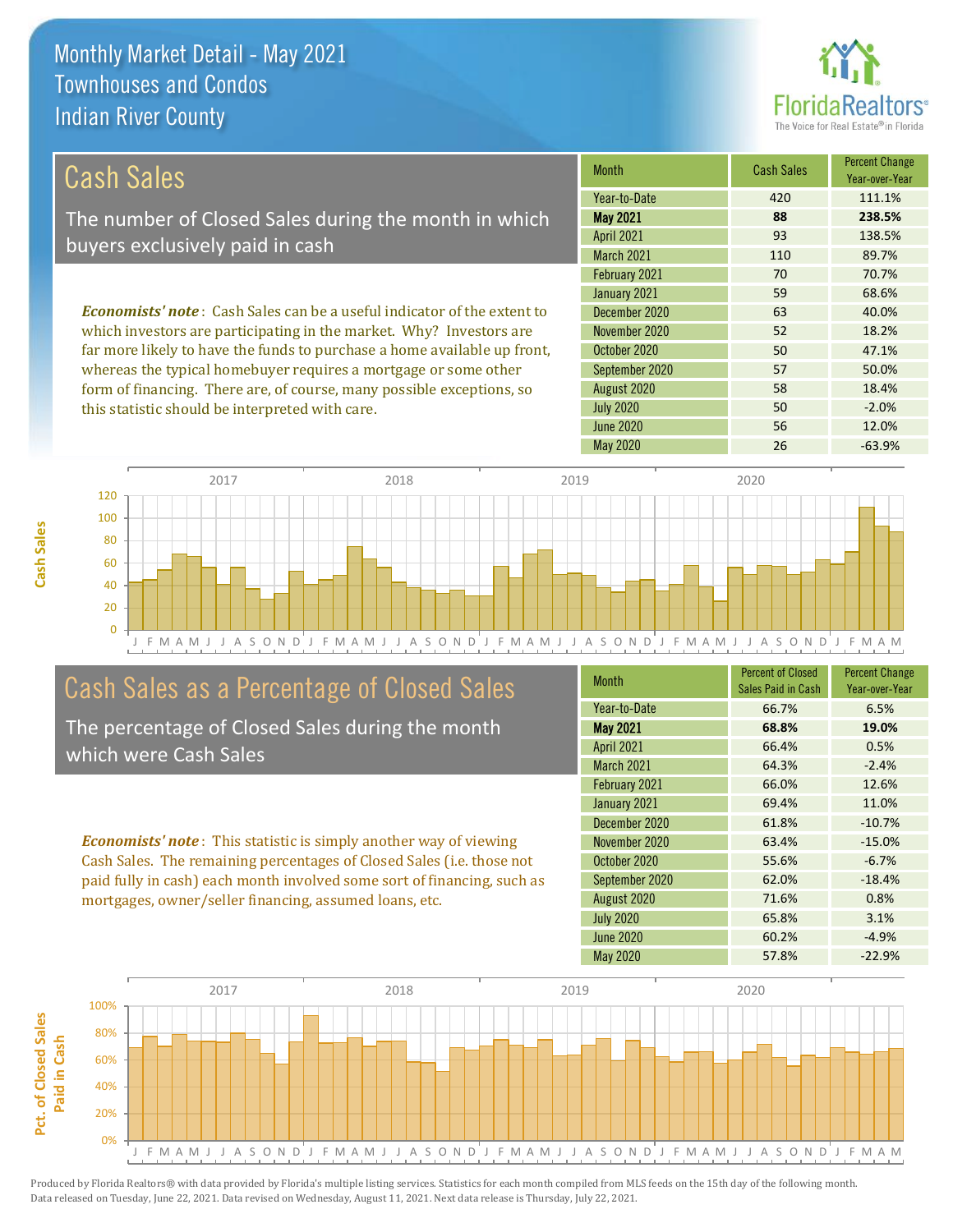

# Median Sale Price

The median sale price reported for the month (i.e. 50% of sales were above and 50% of sales were below)

*Economists' note* : Median Sale Price is our preferred summary statistic for price activity because, unlike Average Sale Price, Median Sale Price is not sensitive to high sale prices for small numbers of homes that may not be characteristic of the market area. Keep in mind that median price trends over time are not always solely caused by changes in the general value of local real estate. Median sale price only reflects the values of the homes that *sold* each month, and the mix of the types of homes that sell can change over time.

| Month             | <b>Median Sale Price</b> | <b>Percent Change</b><br>Year-over-Year |
|-------------------|--------------------------|-----------------------------------------|
| Year-to-Date      | \$179,000                | 7.2%                                    |
| <b>May 2021</b>   | \$218,500                | 39.3%                                   |
| <b>April 2021</b> | \$207,000                | 44.3%                                   |
| March 2021        | \$175,000                | $-5.4%$                                 |
| February 2021     | \$150,000                | $-6.3%$                                 |
| January 2021      | \$190,000                | 17.5%                                   |
| December 2020     | \$173,250                | 11.4%                                   |
| November 2020     | \$159,900                | 1.5%                                    |
| October 2020      | \$153,000                | 9.3%                                    |
| September 2020    | \$198,000                | 29.0%                                   |
| August 2020       | \$156,000                | 0.6%                                    |
| <b>July 2020</b>  | \$201,500                | 30.6%                                   |
| <b>June 2020</b>  | \$165,000                | 7.9%                                    |
| <b>May 2020</b>   | \$156,900                | $-23.1%$                                |



### Average Sale Price

The average sale price reported for the month (i.e. total sales in dollars divided by the number of sales)

*Economists' note* : Usually, we prefer Median Sale Price over Average Sale Price as a summary statistic for home prices. However, Average Sale Price does have its uses—particularly when it is analyzed alongside the Median Sale Price. For one, the relative difference between the two statistics can provide some insight into the market for higher-end homes in an area.

| Month             | <b>Average Sale Price</b> | <b>Percent Change</b><br>Year-over-Year |
|-------------------|---------------------------|-----------------------------------------|
| Year-to-Date      | \$325,521                 | 25.4%                                   |
| <b>May 2021</b>   | \$412,901                 | 102.7%                                  |
| <b>April 2021</b> | \$306,796                 | 22.5%                                   |
| <b>March 2021</b> | \$321,668                 | 10.6%                                   |
| February 2021     | \$268,247                 | 15.4%                                   |
| January 2021      | \$303,952                 | 1.5%                                    |
| December 2020     | \$271,431                 | $-15.8%$                                |
| November 2020     | \$291,427                 | 1.1%                                    |
| October 2020      | \$237,540                 | 6.2%                                    |
| September 2020    | \$240,464                 | 11.1%                                   |
| August 2020       | \$235,246                 | 11.4%                                   |
| <b>July 2020</b>  | \$274,789                 | $-3.8%$                                 |
| <b>June 2020</b>  | \$254,264                 | $-14.8%$                                |
| May 2020          | \$203,743                 | $-31.9%$                                |



Produced by Florida Realtors® with data provided by Florida's multiple listing services. Statistics for each month compiled from MLS feeds on the 15th day of the following month. Data released on Tuesday, June 22, 2021. Data revised on Wednesday, August 11, 2021. Next data release is Thursday, July 22, 2021.

**Average Sale Price**

**Average Sale Price**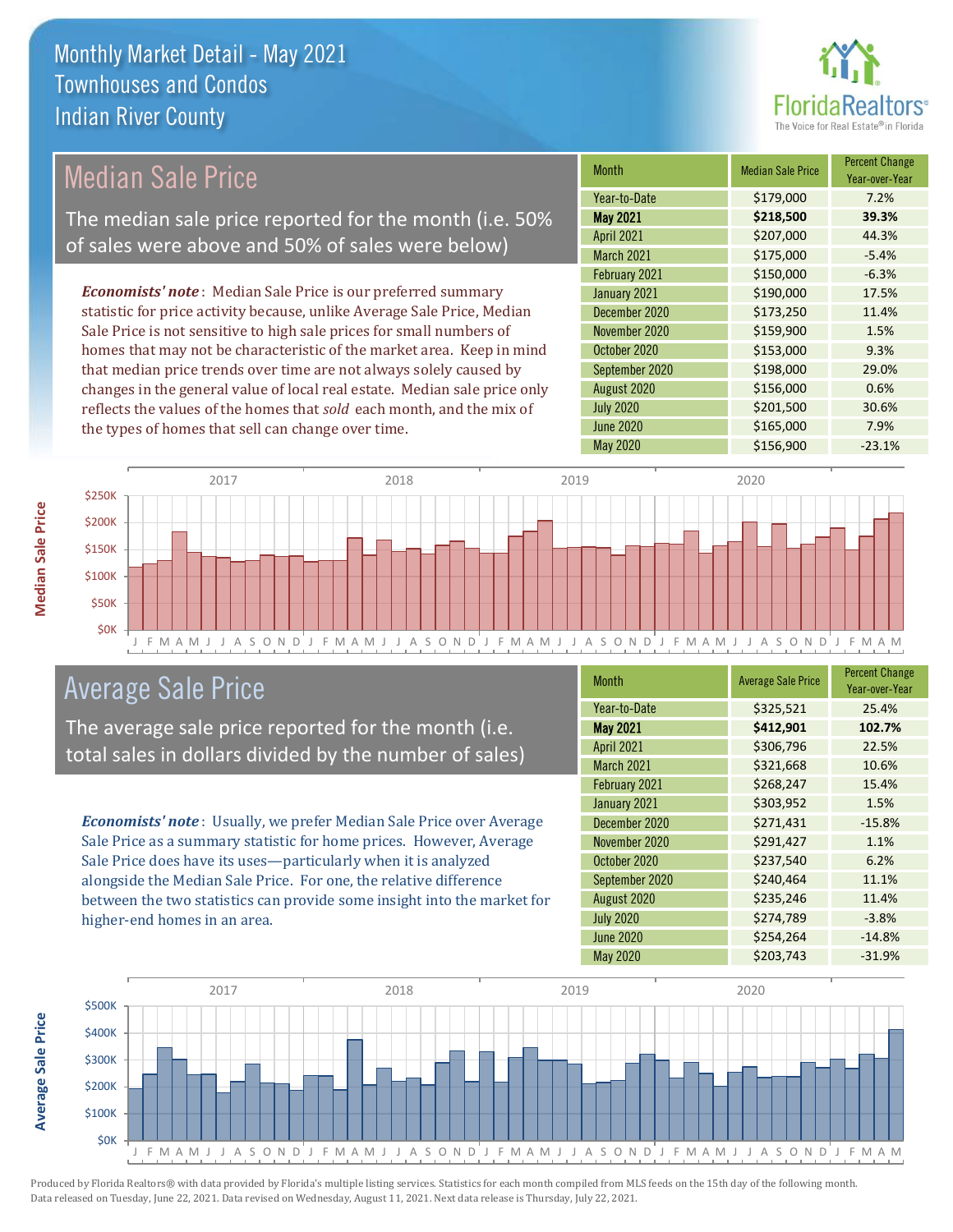

### ollar Volume

The sum of the sale prices for all sales which closed during the month

*Economists' note* : Dollar Volume is simply the sum of all sale prices in a given time period, and can quickly be calculated by multiplying Closed Sales by Average Sale Price. It is a strong indicator of the health of the real estate industry in a market, and is of particular interest to real estate professionals, investors, analysts, and government agencies. Potential home sellers and home buyers, on the other hand, will likely be better served by paying attention to trends in the two components of Dollar Volume (i.e. sales and prices) individually.

| <b>Month</b>      | <b>Dollar Volume</b> | <b>Percent Change</b><br>Year-over-Year |
|-------------------|----------------------|-----------------------------------------|
| Year-to-Date      | \$205.1 Million      | 148.3%                                  |
| <b>May 2021</b>   | \$52.9 Million       | 476.4%                                  |
| <b>April 2021</b> | \$43.0 Million       | 190.8%                                  |
| March 2021        | \$55.0 Million       | 114.8%                                  |
| February 2021     | \$28.4 Million       | 74.8%                                   |
| January 2021      | \$25.8 Million       | 54.1%                                   |
| December 2020     | \$27.7 Million       | 32.1%                                   |
| November 2020     | \$23.9 Million       | 40.5%                                   |
| October 2020      | \$21.4 Million       | 67.7%                                   |
| September 2020    | \$22.1 Million       | 104.5%                                  |
| August 2020       | \$19.1 Million       | 30.8%                                   |
| <b>July 2020</b>  | \$20.9 Million       | $-8.6%$                                 |
| <b>June 2020</b>  | \$23.6 Million       | 0.3%                                    |
| <b>May 2020</b>   | \$9.2 Million        | $-68.1%$                                |



# Median Percent of Original List Price Received

The median of the sale price (as a percentage of the original list price) across all properties selling during the month

*Economists' note* : The Median Percent of Original List Price Received is useful as an indicator of market recovery, since it typically rises as buyers realize that the market may be moving away from them and they need to match the selling price (or better it) in order to get a contract on the house. This is usually the last measure to indicate a market has shifted from down to up, so it is what we would call a *lagging* indicator.

| Month             | Med. Pct. of Orig.<br><b>List Price Received</b> | <b>Percent Change</b><br>Year-over-Year |
|-------------------|--------------------------------------------------|-----------------------------------------|
| Year-to-Date      | 96.5%                                            | 2.9%                                    |
| <b>May 2021</b>   | 96.9%                                            | 2.6%                                    |
| <b>April 2021</b> | 97.2%                                            | 3.6%                                    |
| March 2021        | 96.9%                                            | 3.9%                                    |
| February 2021     | 95.1%                                            | 1.9%                                    |
| January 2021      | 95.0%                                            | 1.4%                                    |
| December 2020     | 93.2%                                            | $-1.4%$                                 |
| November 2020     | 95.4%                                            | 1.8%                                    |
| October 2020      | 94.7%                                            | 0.4%                                    |
| September 2020    | 91.4%                                            | $-1.9%$                                 |
| August 2020       | 93.3%                                            | 0.8%                                    |
| <b>July 2020</b>  | 93.4%                                            | 0.3%                                    |
| <b>June 2020</b>  | 92.6%                                            | 0.2%                                    |
| <b>May 2020</b>   | 94.4%                                            | 0.6%                                    |

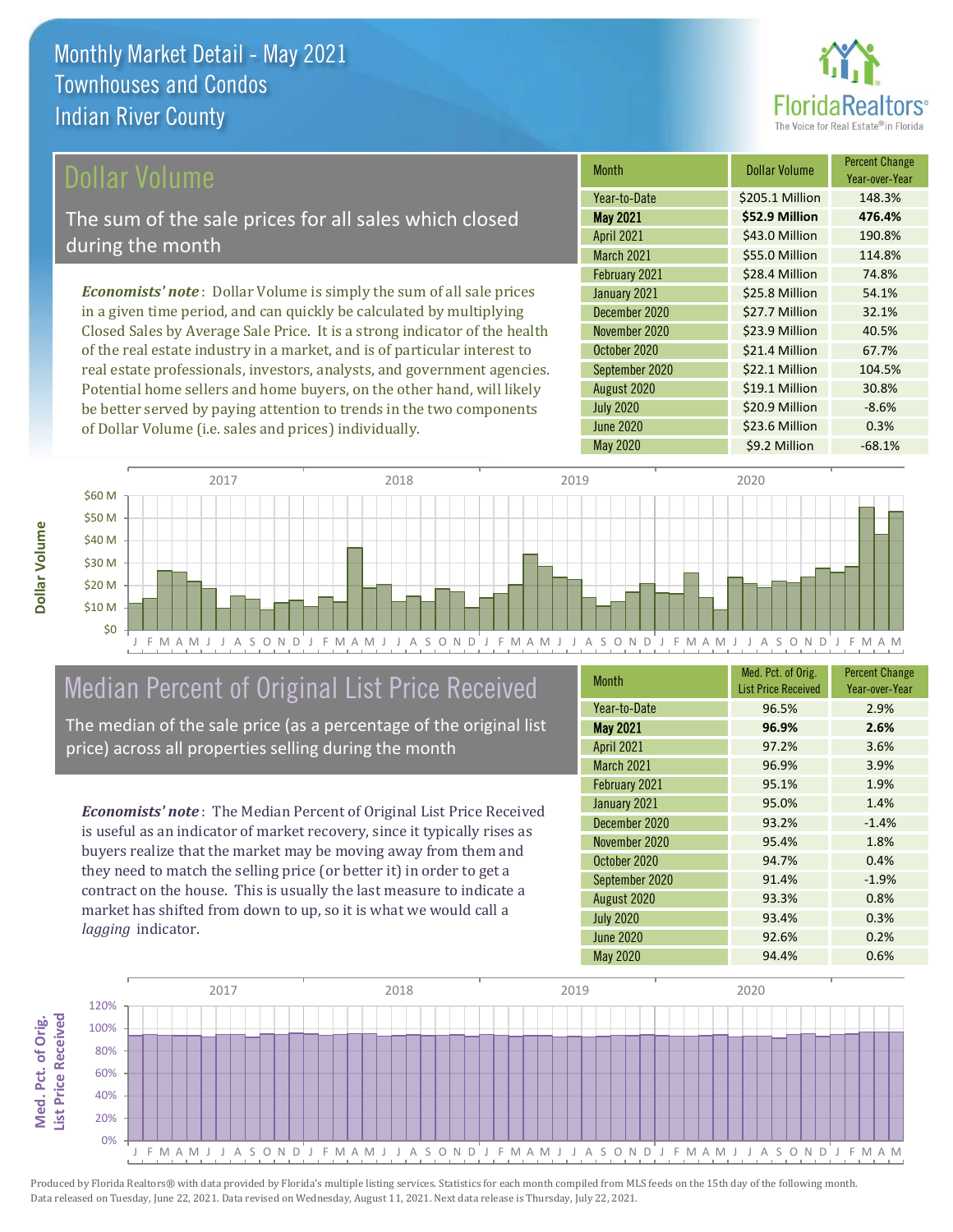

# Median Time to Contract

The median number of days between the listing date and contract date for all Closed Sales during the month

*Economists' note* : Like Time to Sale, Time to Contract is a measure of the length of the home selling process calculated for sales which closed during the month. The difference is that Time to Contract measures the number of days between the initial listing of a property and the signing of the contract which eventually led to the closing of the sale. When the gap between Median Time to Contract and Median Time to Sale grows, it is usually a sign of longer closing times and/or declining numbers of cash sales.

| <b>Month</b>      | <b>Median Time to</b><br>Contract | <b>Percent Change</b><br>Year-over-Year |
|-------------------|-----------------------------------|-----------------------------------------|
| Year-to-Date      | 37 Days                           | $-41.3%$                                |
| <b>May 2021</b>   | 25 Days                           | $-44.4%$                                |
| <b>April 2021</b> | 29 Days                           | $-12.1%$                                |
| March 2021        | 33 Days                           | $-44.1%$                                |
| February 2021     | 57 Days                           | $-31.3%$                                |
| January 2021      | 41 Days                           | $-45.3%$                                |
| December 2020     | 97 Days                           | 136.6%                                  |
| November 2020     | 92 Days                           | 43.8%                                   |
| October 2020      | 81 Days                           | 55.8%                                   |
| September 2020    | 72 Days                           | $-32.1%$                                |
| August 2020       | 82 Days                           | 43.9%                                   |
| <b>July 2020</b>  | 102 Days                          | 21.4%                                   |
| <b>June 2020</b>  | 98 Days                           | 96.0%                                   |
| <b>May 2020</b>   | 45 Days                           | $-19.6%$                                |



### Median Time to Sale

**Median Time to Contract**

**Median Time to** 

The median number of days between the listing date and closing date for all Closed Sales during the month

*Economists' note* : Time to Sale is a measure of the length of the home selling process, calculated as the number of days between the initial listing of a property and the closing of the sale. *Median* Time to Sale is the amount of time the "middle" property selling this month was on the market. That is, 50% of homes selling this month took *less* time to sell, and 50% of homes took *more* time to sell. Median Time to Sale gives a more accurate picture than Average Time to Sale, which can be skewed upward by small numbers of properties taking an abnormally long time to sell.

| <b>Month</b>      | <b>Median Time to Sale</b> | <b>Percent Change</b><br>Year-over-Year |
|-------------------|----------------------------|-----------------------------------------|
| Year-to-Date      | 76 Days                    | $-23.2%$                                |
| <b>May 2021</b>   | 70 Days                    | $-13.6%$                                |
| <b>April 2021</b> | 74 Days                    | $-15.9%$                                |
| <b>March 2021</b> | 73 Days                    | $-31.8%$                                |
| February 2021     | 93 Days                    | $-15.5%$                                |
| January 2021      | 76 Days                    | $-28.3%$                                |
| December 2020     | 141 Days                   | 85.5%                                   |
| November 2020     | 130 Days                   | 31.3%                                   |
| October 2020      | 111 Days                   | 14.4%                                   |
| September 2020    | 104 Days                   | $-35.4%$                                |
| August 2020       | 124 Days                   | 44.2%                                   |
| <b>July 2020</b>  | 153 Days                   | 19.5%                                   |
| <b>June 2020</b>  | 134 Days                   | 44.1%                                   |
| May 2020          | 81 Days                    | $-18.2%$                                |

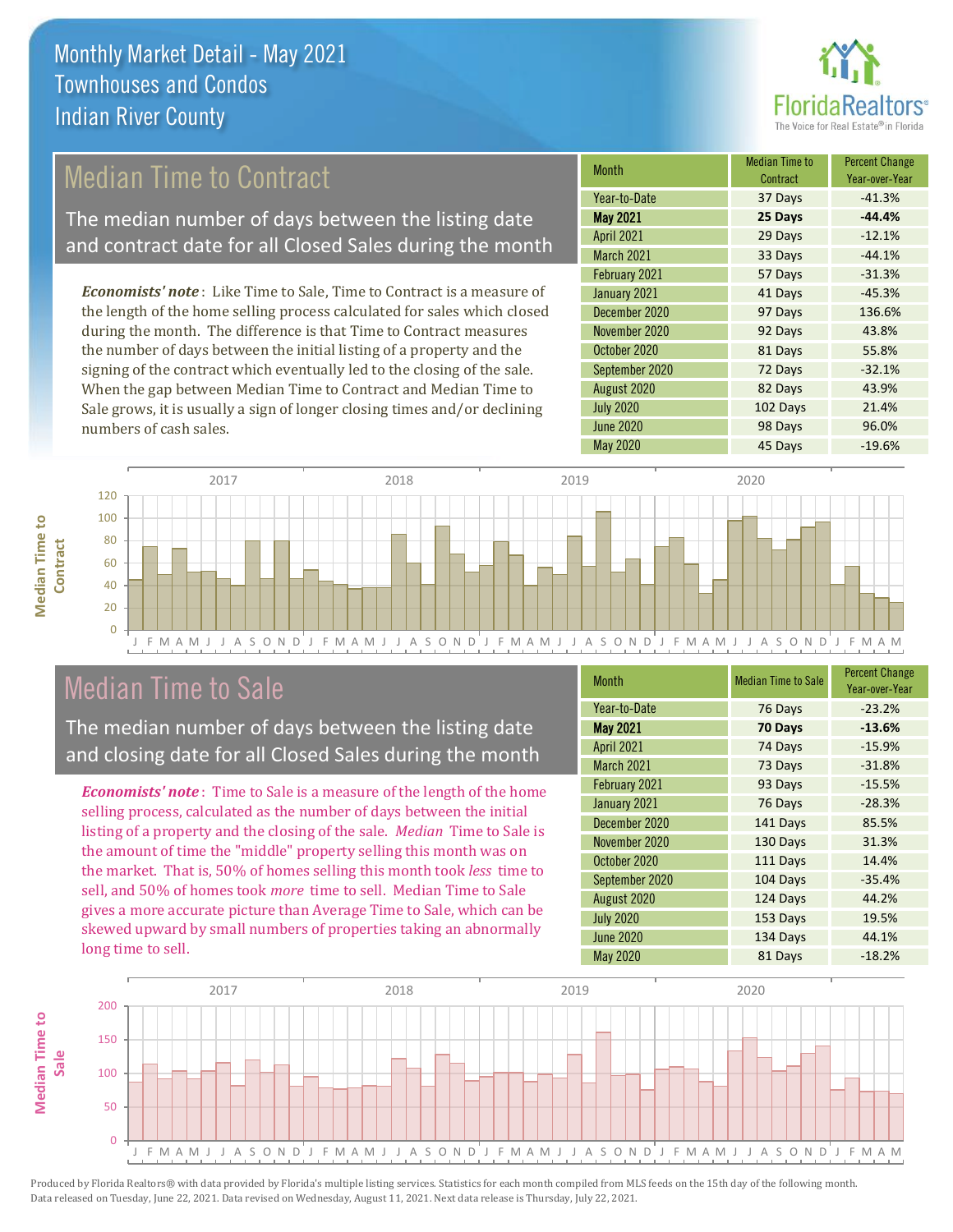distressed properties for sale.



#### *Economists' note* : Because of the typical length of time it takes for a sale to close, economists consider Pending Sales to be a decent indicator of potential future Closed Sales. It is important to bear in mind, however, that not all Pending Sales will be closed successfully. So, the effectiveness of Pending Sales as a future indicator of Closed Month New Pending Sales Percent Change Year-over-Year May 2021 **125 31.6%** Year-to-Date 724 82.8% October 2020 104 104 42.5% April 2021 122 165.2% March 2021 165 135.7% December 2020 103 103 80.7% November 2020 95 72.7% February 2021 153 64.5% January 2021 159 72.8% September 2020 96 74.5% New Pending Sales The number of listed properties that went under contract during the month

F M A M J J A S O N D<sup>'</sup>J F M A M J J A S O N D<sup>'</sup>J F M A M J J A S O N D<sup>'</sup>J F M A M J J A S O N D<sup>'</sup>J F M A M  $\Omega$ 50 100 150 200 2017 2018 2019 2020

# New Listings

The number of properties put onto the market during the month

Sales is susceptible to changes in market conditions such as the availability of financing for homebuyers and the inventory of

*Economists' note* : New Listings tend to rise in delayed response to increasing prices, so they are often seen as a lagging indicator of market health. As prices rise, potential sellers raise their estimations of value—and in the most recent cycle, rising prices have freed up many potential sellers who were previously underwater on their mortgages. Note that in our calculations, we take care to not include properties that were recently taken off the market and quickly relisted, since these are not really *new* listings.

| <b>Month</b>      | <b>New Listings</b> | <b>Percent Change</b><br>Year-over-Year |
|-------------------|---------------------|-----------------------------------------|
| Year-to-Date      | 596                 | 0.2%                                    |
| <b>May 2021</b>   | 79                  | $-49.7%$                                |
| <b>April 2021</b> | 124                 | 37.8%                                   |
| March 2021        | 125                 | 11.6%                                   |
| February 2021     | 121                 | 26.0%                                   |
| January 2021      | 147                 | 5.0%                                    |
| December 2020     | 82                  | 1.2%                                    |
| November 2020     | 98                  | $-20.3%$                                |
| October 2020      | 94                  | $-28.8%$                                |
| September 2020    | 85                  | 30.8%                                   |
| August 2020       | 69                  | $-18.8%$                                |
| <b>July 2020</b>  | 91                  | 8.3%                                    |
| June 2020         | 99                  | 37.5%                                   |
| May 2020          | 157                 | 91.5%                                   |

August 2020 **87** 38.1% July 2020 81 20.9% June 2020 31.0% May 2020 95 4.4%



Produced by Florida Realtors® with data provided by Florida's multiple listing services. Statistics for each month compiled from MLS feeds on the 15th day of the following month. Data released on Tuesday, June 22, 2021. Data revised on Wednesday, August 11, 2021. Next data release is Thursday, July 22, 2021.

**New Listings**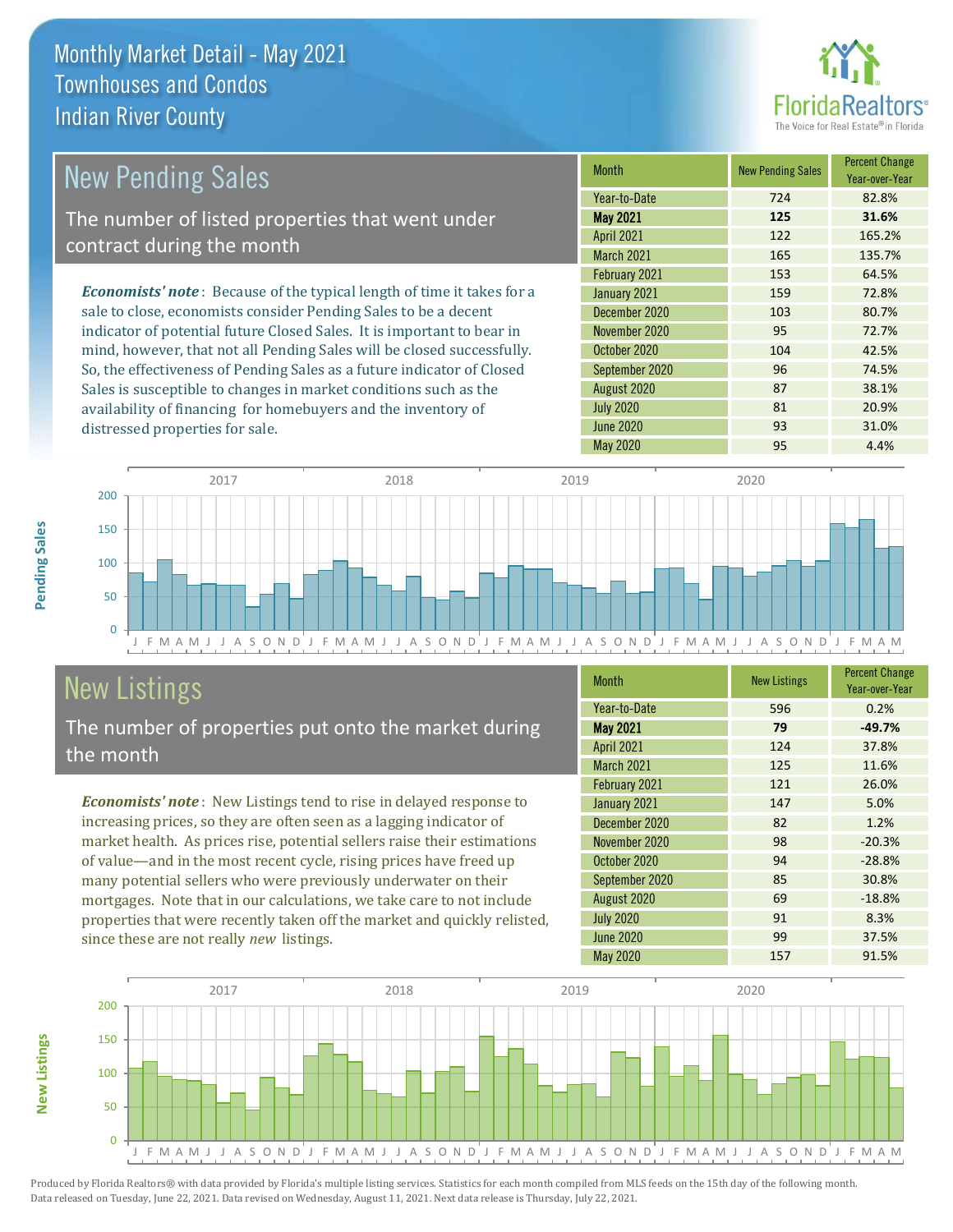

# Inventory (Active Listings)

The number of property listings active at the end of the month

*Economists' note* : There are a number of ways to define and calculate Inventory. Our method is to simply count the number of active listings on the last day of the month, and hold this number to compare with the same month the following year. Inventory rises when New Listings are outpacing the number of listings that go off-market (regardless of whether they actually sell). Likewise, it falls when New Listings aren't keeping up with the rate at which homes are going off-market.

| <b>Month</b>             | Inventory | <b>Percent Change</b><br>Year-over-Year |
|--------------------------|-----------|-----------------------------------------|
| <b>YTD (Monthly Avg)</b> | 230       | $-58.0%$                                |
| <b>May 2021</b>          | 144       | $-74.5%$                                |
| <b>April 2021</b>        | 190       | $-66.0%$                                |
| March 2021               | 216       | $-60.3%$                                |
| February 2021            | 278       | $-47.2%$                                |
| January 2021             | 322       | $-40.3%$                                |
| December 2020            | 353       | $-34.5%$                                |
| November 2020            | 387       | $-24.3%$                                |
| October 2020             | 389       | $-14.7%$                                |
| September 2020           | 403       | $-3.6%$                                 |
| August 2020              | 424       | $-1.4%$                                 |
| <b>July 2020</b>         | 488       | 10.2%                                   |
| <b>June 2020</b>         | 507       | 9.5%                                    |
| <b>May 2020</b>          | 565       | 9.3%                                    |



# Months Supply of Inventory

An estimate of the number of months it will take to deplete the current Inventory given recent sales rates

*Economists' note* : MSI is a useful indicator of market conditions. The benchmark for a balanced market (favoring neither buyer nor seller) is 5.5 months of inventory. Anything higher is traditionally a buyers' market, and anything lower is a sellers' market. There is no single accepted way of calculating MSI. A common method is to divide current Inventory by the most recent month's Closed Sales count, but this count is a usually poor predictor of future Closed Sales due to seasonal cycles. To eliminate seasonal effects, we use the 12-month average of monthly Closed Sales instead.

| Month                    | <b>Months Supply</b> | <b>Percent Change</b><br>Year-over-Year |
|--------------------------|----------------------|-----------------------------------------|
| <b>YTD (Monthly Avg)</b> | 2.6                  | $-67.1%$                                |
| <b>May 2021</b>          | 1.4                  | $-83.9%$                                |
| April 2021               | 2.0                  | $-75.3%$                                |
| March 2021               | 2.4                  | $-68.0%$                                |
| February 2021            | 3.3                  | $-56.0%$                                |
| January 2021             | 4.0                  | $-47.4%$                                |
| December 2020            | 4.5                  | $-41.6%$                                |
| November 2020            | 5.2                  | $-30.7%$                                |
| October 2020             | 5.3                  | $-20.9%$                                |
| September 2020           | 5.8                  | $-4.9%$                                 |
| August 2020              | 6.4                  | 3.2%                                    |
| <b>July 2020</b>         | 7.4                  | 15.6%                                   |
| <b>June 2020</b>         | 7.7                  | 11.6%                                   |
| <b>May 2020</b>          | 8.7                  | 13.0%                                   |

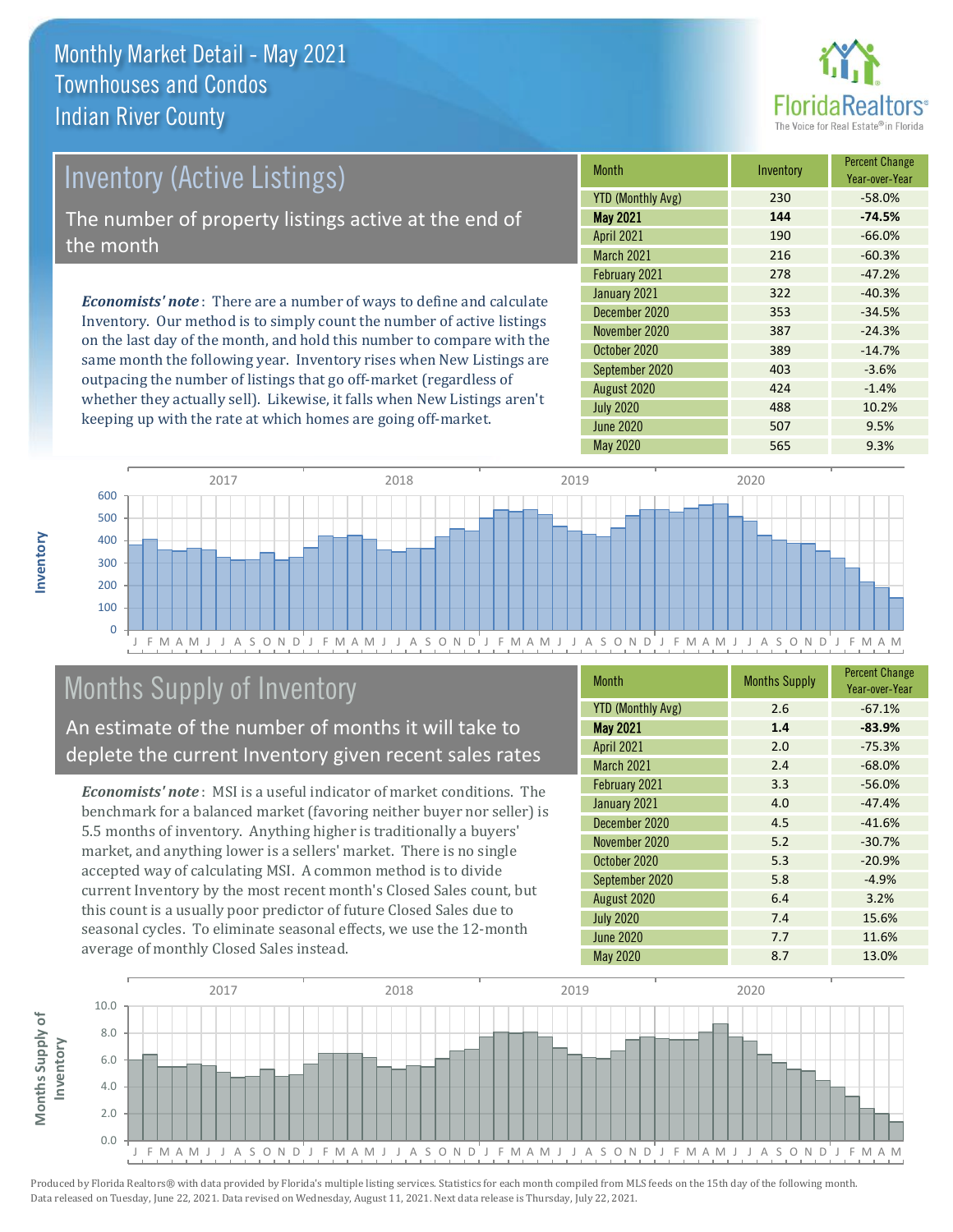

# Closed Sales by Sale Price

The number of sales transactions which closed during the month

*Economists' note:* Closed Sales are one of the simplest—yet most important—indicators for the residential real estate market. When comparing Closed Sales across markets of different sizes, we recommend comparing the percent changes in sales rather than the number of sales. Closed Sales (and many other market metrics) are affected by seasonal cycles, so actual trends are more accurately represented by year-over-year changes (i.e. comparing a month's sales to the amount of sales in the same month in the previous year), rather than changes from one month to the next.





### Median Time to Contract by Sale Price The median number of days between the listing date and contract date for all Closed Sales during the month

*Economists' note* : Like Time to Sale, Time to Contract is a measure of the length of the home selling process calculated for sales which closed during the month. The difference is that Time to Contract measures the number of days between the initial listing of a property and the signing of the contract which eventually led to the closing of the sale. When the gap between Median Time to Contract and Median Time to Sale grows, it is usually a sign of longer closing times and/or declining numbers of cash sales.

| <b>Sale Price</b>     | Median Time to<br>Contract | <b>Percent Change</b><br>Year-over-Year |
|-----------------------|----------------------------|-----------------------------------------|
| Less than \$50,000    | (No Sales)                 | N/A                                     |
| $$50,000 - $99,999$   | 32 Days                    | $-27.3%$                                |
| $$100,000 - $149,999$ | 17 Days                    | $-71.7%$                                |
| $$150,000 - $199,999$ | 29 Days                    | $-39.6%$                                |
| \$200,000 - \$249,999 | 23 Days                    | $-30.3%$                                |
| \$250,000 - \$299,999 | 39 Days                    | 200.0%                                  |
| \$300,000 - \$399,999 | 66 Days                    | $-64.7%$                                |
| \$400,000 - \$599,999 | 12 Days                    | $-25.0%$                                |
| \$600,000 - \$999,999 | 19 Days                    | $-80.0%$                                |
| \$1,000,000 or more   | 54 Days                    | N/A                                     |

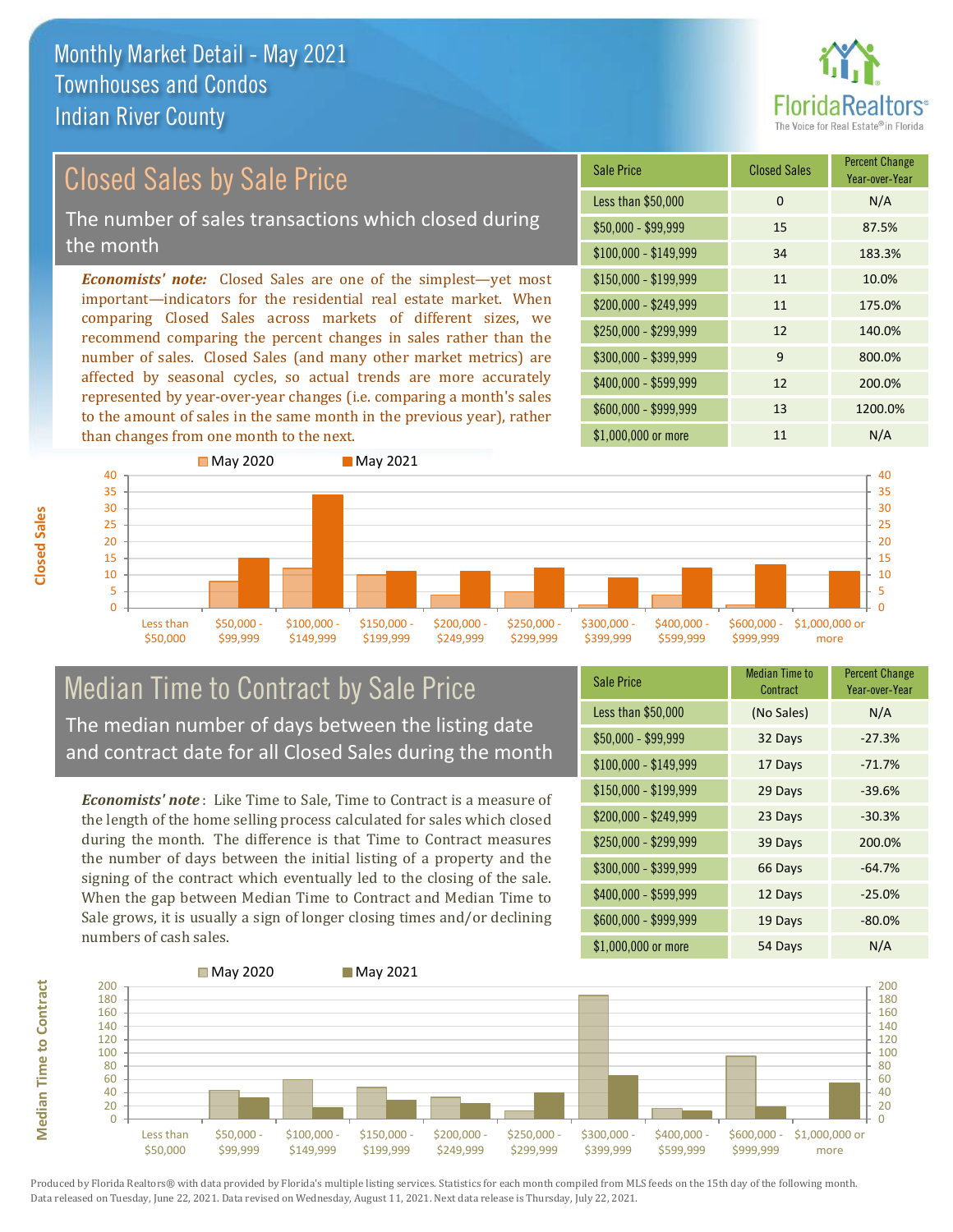

# New Listings by Initial Listing Price

The number of properties put onto the market during the month

*Economists' note:* New Listings tend to rise in delayed response to increasing prices, so they are often seen as a lagging indicator of market health. As prices rise, potential sellers raise their estimations of value—and in the most recent cycle, rising prices have freed up many potential sellers who were previously underwater on their mortgages. Note that in our calculations, we take care to not include properties that were recently taken off the market and quickly relisted, since these are not really *new* listings.





### Inventory by Current Listing Price The number of property listings active at the end of the month

*Economists' note* : There are a number of ways to define and calculate Inventory. Our method is to simply count the number of active listings on the last day of the month, and hold this number to compare with the same month the following year. Inventory rises when New Listings are outpacing the number of listings that go off-market (regardless of whether they actually sell). Likewise, it falls when New Listings aren't keeping up with the rate at which homes are going off-market.

| <b>Current Listing Price</b> | Inventory | <b>Percent Change</b><br>Year-over-Year |
|------------------------------|-----------|-----------------------------------------|
| Less than \$50,000           | $\Omega$  | N/A                                     |
| $$50,000 - $99,999$          | 12        | $-84.6%$                                |
| $$100,000 - $149,999$        | 15        | $-86.6%$                                |
| $$150,000 - $199,999$        | 14        | $-73.1%$                                |
| \$200,000 - \$249,999        | 8         | $-73.3%$                                |
| \$250,000 - \$299,999        | 11        | $-79.6%$                                |
| \$300,000 - \$399,999        | 14        | $-79.7%$                                |
| \$400,000 - \$599,999        | 13        | $-78.0%$                                |
| \$600,000 - \$999,999        | 14        | $-76.7%$                                |
| \$1,000,000 or more          | 43        | $-15.7%$                                |



Produced by Florida Realtors® with data provided by Florida's multiple listing services. Statistics for each month compiled from MLS feeds on the 15th day of the following month. Data released on Tuesday, June 22, 2021. Data revised on Wednesday, August 11, 2021. Next data release is Thursday, July 22, 2021.

**Inventory**